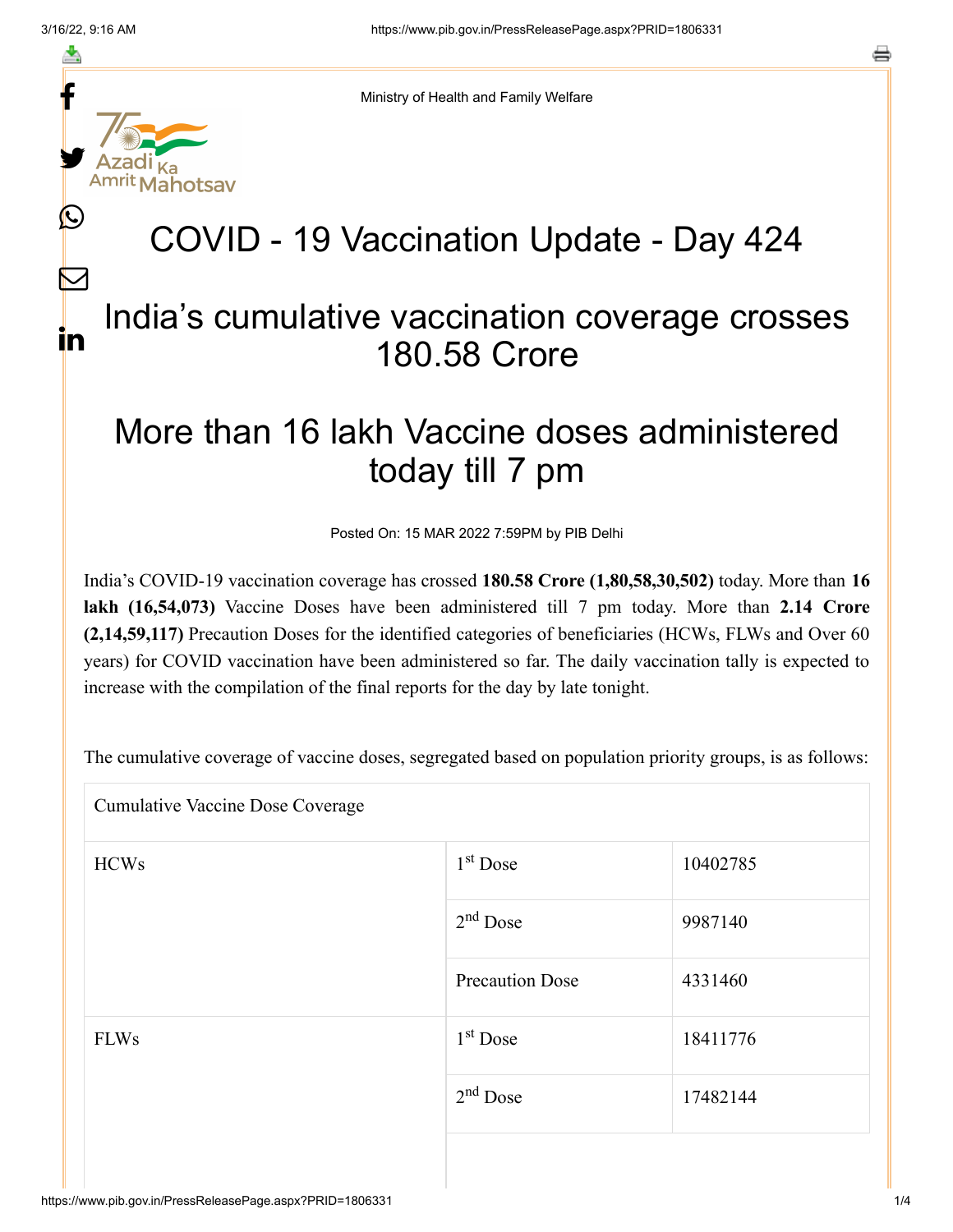| f            |                                              | <b>Precaution Dose</b> | 6601065    |  |
|--------------|----------------------------------------------|------------------------|------------|--|
|              | Age Group 15-18 years                        | 1 <sup>st</sup> Dose   | 56032467   |  |
|              |                                              | $2nd$ Dose             | 34687314   |  |
| $\bf \Omega$ | Age Group 18-44 years                        | 1 <sup>st</sup> Dose   | 553547330  |  |
|              |                                              | $2nd$ Dose             | 457297088  |  |
| in           | Age Group 45-59 years                        | 1 <sup>st</sup> Dose   | 202569106  |  |
|              |                                              | $2nd$ Dose             | 183223293  |  |
|              | Over 60 years                                | 1 <sup>st</sup> Dose   | 126614623  |  |
|              |                                              | $2nd$ Dose             | 114116319  |  |
|              |                                              | <b>Precaution Dose</b> | 10526592   |  |
|              | Cumulative 1 <sup>st</sup> dose administered |                        | 967578087  |  |
|              | Cumulative 2 <sup>nd</sup> dose administered |                        | 816793298  |  |
|              | <b>Precaution Dose</b>                       |                        | 21459117   |  |
|              | Total                                        |                        | 1805830502 |  |

Today's achievement in the vaccination exercise, segregated by population priority groups, is as follows:

| Date: 15 <sup>th</sup> March, 2022 (424 <sup>th</sup> Day) |            |      |  |  |
|------------------------------------------------------------|------------|------|--|--|
| <b>HCWs</b>                                                | $1st$ Dose | 38   |  |  |
|                                                            | $2nd$ Dose | 1138 |  |  |
|                                                            |            |      |  |  |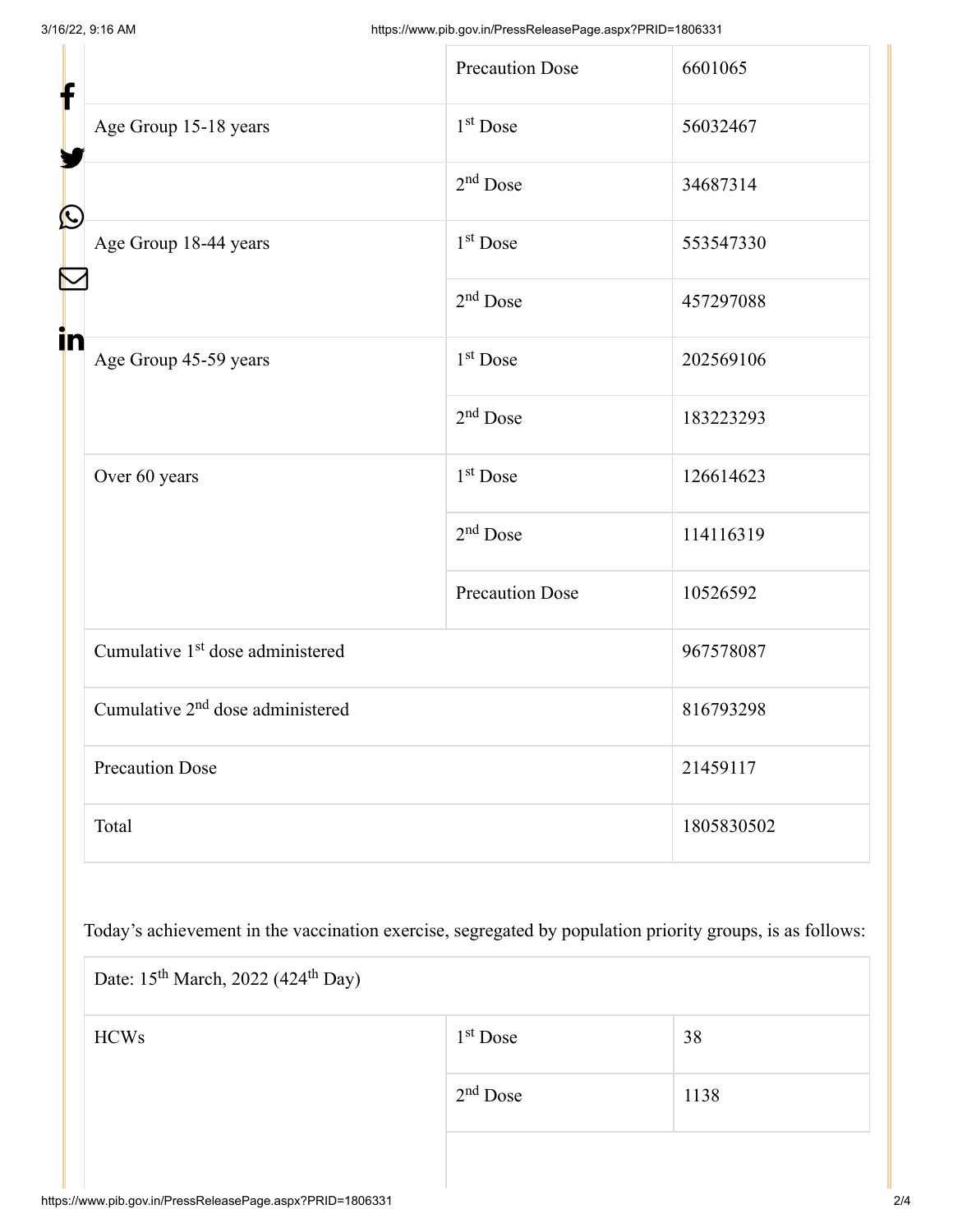| ┢<br>$\mathbf{\Omega}$ |                                              | Precaution Dose        | 9195    |
|------------------------|----------------------------------------------|------------------------|---------|
|                        | <b>FLWs</b>                                  | $1st$ Dose             | 132     |
|                        |                                              | $2nd$ Dose             | 1797    |
|                        |                                              | <b>Precaution Dose</b> | 17474   |
| in                     | Age Group 15-18 years                        | 1 <sup>st</sup> Dose   | 58628   |
|                        |                                              | $2nd$ Dose             | 347898  |
|                        | Age Group 18-44 years                        | 1 <sup>st</sup> Dose   | 82631   |
|                        |                                              | $2nd$ Dose             | 759822  |
|                        | Age Group 45-59 years                        | 1 <sup>st</sup> Dose   | 12238   |
|                        |                                              | $2nd$ Dose             | 177325  |
|                        | Over 60 years                                | $1st$ Dose             | 8506    |
|                        |                                              | $2nd$ Dose             | 111904  |
|                        |                                              | <b>Precaution Dose</b> | 65347   |
|                        | Cumulative 1 <sup>st</sup> dose administered |                        | 162173  |
|                        | Cumulative 2 <sup>nd</sup> dose administered |                        | 1399884 |
|                        | <b>Precaution Dose</b>                       |                        | 92016   |
|                        | Total                                        |                        | 1654073 |

The vaccination exercise as a tool to protect the most vulnerable population groups in the country from COVID-19 continues to be regularly reviewed and monitored at the highest level.